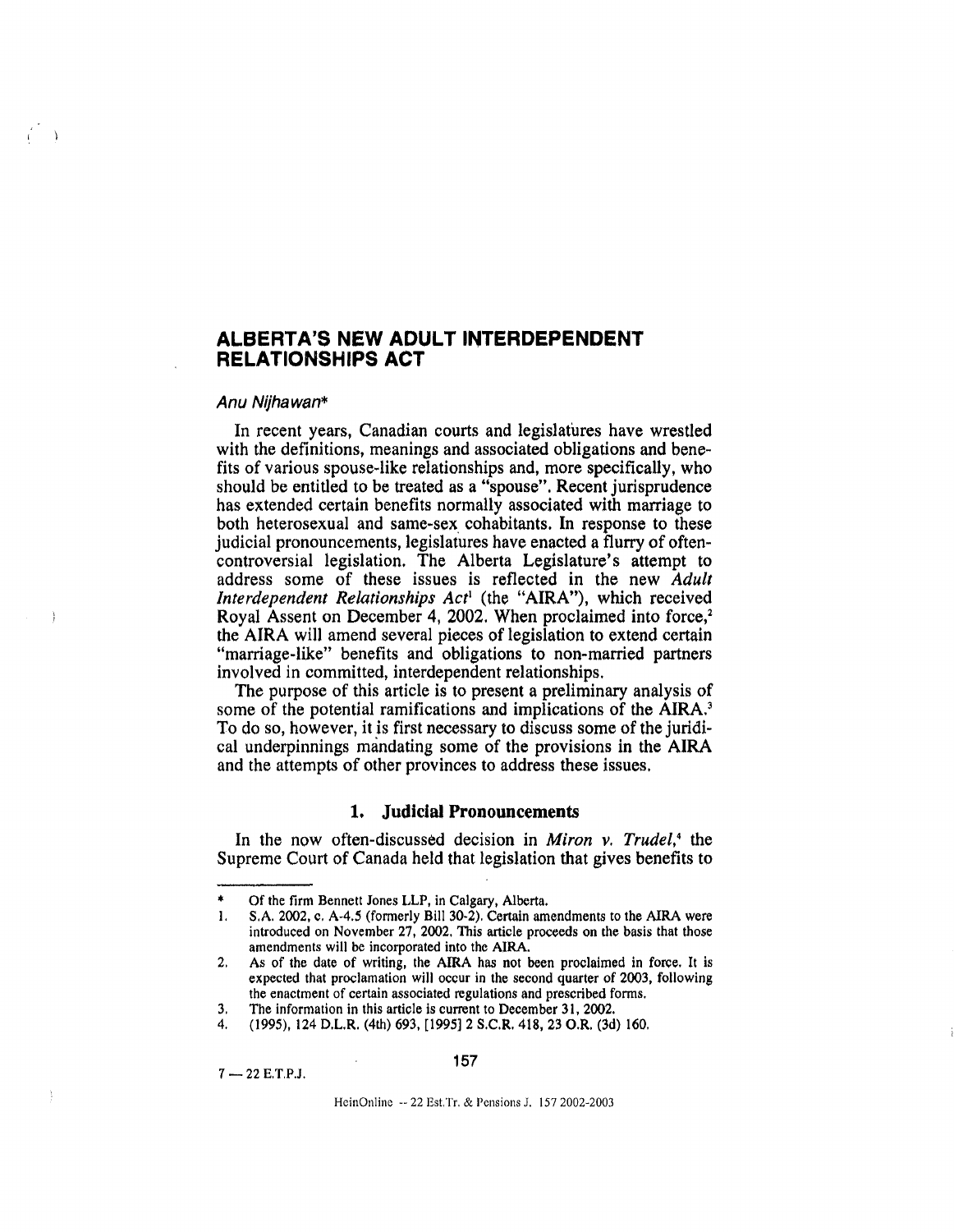married persons and not to unmarried persons in similar relationships may be in violation of s. 15 of the Canadian Charter of Rights and Freedoms.

The Miron v. Trudel decision was followed by  $M$ , v.  $H$ <sub>.</sub>,<sup>5</sup> in which the Supreme Court of Canada held that the provisions of Ontario's Family Law Act which restricted to legally married spouses the right to seek spousal support upon relationship breakdown violated s. 15 of the Charter and, furthermore, that the opposite-sex definition of "spouse" in that legislation was not justified under s. 1 of the Charter. As well as being a fundamental step in the struggle for equality for same-sex couples, the decision in  $M$ .  $\nu$ .  $H$ . lent credence to the view that family law statutes should be considered unconstitutional if they grant rights to married partners that are withheld from unmarried partners, regardless of sexual orientation,

'Following  $M$ .  $\nu$ .  $H$ ., various courts have had the opportunity to address the rights of unmarried cohabitants. While an exhaustive discussion of the many Canadian cases considering such issues is beyond the scope of this article, the following comments are illustrative of the many questions that remain unanswered,

In Alberta, the leading decision is that of the Court of Appeal in Taylor v. Rossu,<sup>6</sup> in which the support provisions of Alberta's Domestic Relations Act were held to be invalid, as they granted support rights to married partners that were denied to unmarried partners. In that case, Mr. Rossu and Ms. Taylor had lived together with Ms. Taylor's daughter for 29 years, during which time Mr. Rossu assisted with both child care and financial support. While Ms. Taylor and Mr. Rossu had sexual relations for the first 25 years of their relationship, they maintained separate bedrooms. Moreover, Ms. Taylor was not faithful to Mr. Rossu. Mr. Rossu denied any form of commitment or obligation between himself and Ms. Taylor, other than his promise to child welfare authorities that he would provide for Ms. Taylor's daughter. He argued that the imposition of marital obligations would be tantamount to coercive imposition of marital status.

The appellate court commenced its analysis by noting that the issue was whether Ms. Taylor had the right to apply for support under the Domestic Relations Act, not whether she had the right to receive it. Applying the ordinary meaning of the word "spouse", the court found that common law spouses were not included as parties

HeinOnline -- 22 Est.Tr. & Pensions J. 158 2002-2003

<sup>5. (1999), 171</sup> D.L.R. (4th) 577, [1999] 2 S.C.R. 3, 46 R.F.L. (4th) 32.

<sup>6. (1998), 161</sup> D.L.R. (4th) 266, [1999] 1 W,W.R, 85, 39 R.F,L, (4th) 242 (Alta. C.A.).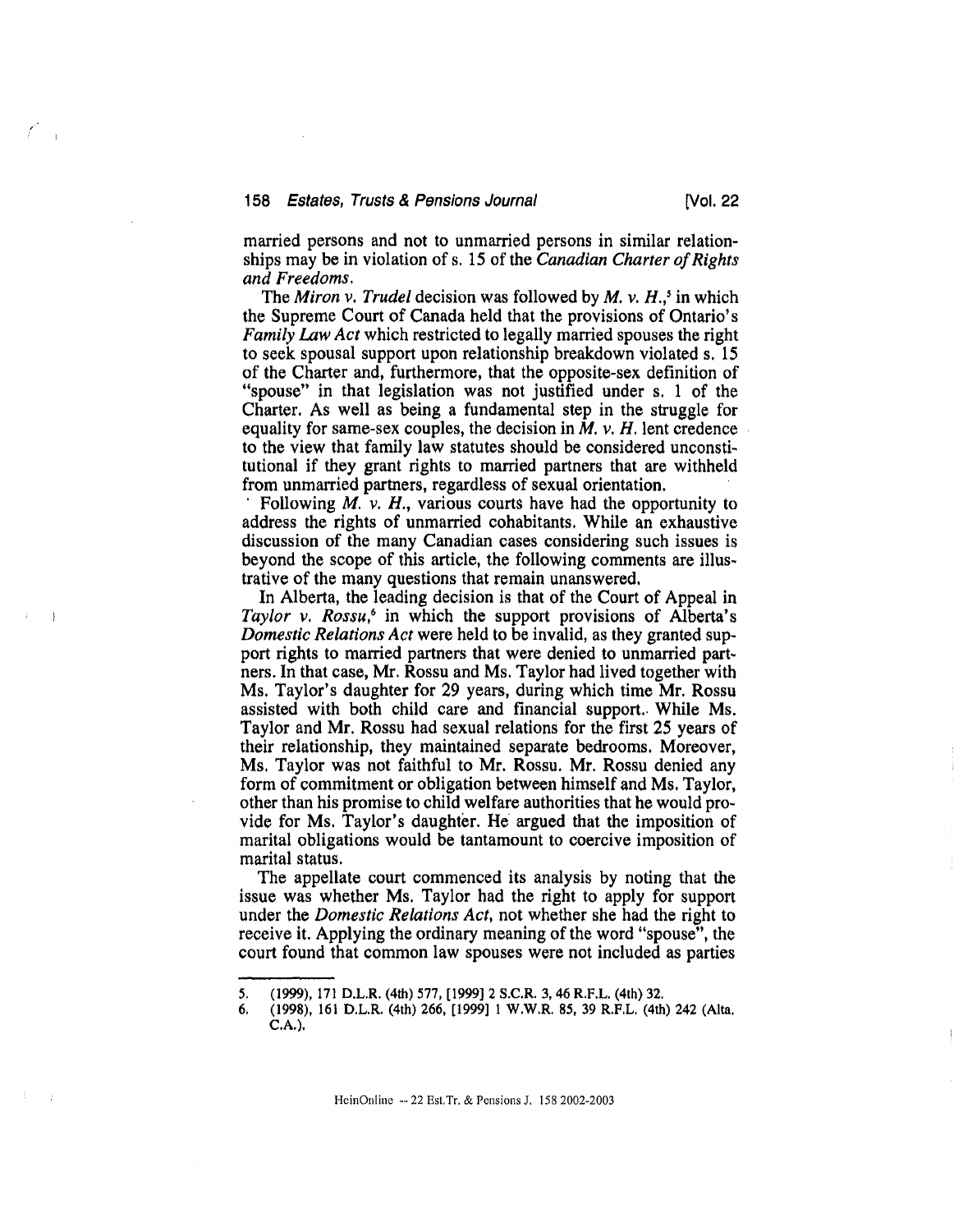entitled to support under the Domestic Relations Act. Marital status having been found by the Supreme Court of Canada to be an analogous prohibited ground of discrimination under s. 15 of the Charter, the appellate court held that the support provisions were discriminatory by excluding from their scope of application partners living in a common law relationship, and that such an exclusion was not a reasonable limit under s. 1 of the Charter. The court struck down the relevant provisions of the Domestic Relations Act, but suspended the declaration of invalidity for 12 months to allow the government time to draft replacement legislation.

The court noted that the legislature, not the courts, should determine the appropriate definition of "common law spouse" for these purposes:

. since there is no universally accepted definition of "common law spouse", simply reading in the term without defining it is insufficient . . . the legislature, not the Court, is in the best position to say what would be appropriate in the Alberta context. Of course, we make no comment on whether the selected criteria would meet Charter concerns. That of course will depend on the definition adopted. Taylor argues that there should be no minimum period for eligibility since there is no equivalent duration requirement in marriages, and, in any event, dependency can arise after a very short relationship. But either a qualifying time period or other criteria such as a registration scheme may be necessary to retain some form of order in administering the system, and assuring that the parties to the relationship were committed to each other in a way akin to the commitment found in a marriage.'

Clearly, the decision in Taylor v. Rossu leaves open the question of who qualifies as a common law spouse. Notably, the court did not discuss whether the definition should also include same-sex couples. It is not clear whether the relationship need be a conjugal one

<sup>7.</sup> Supra, at para. 151. The argument against imposing a qualifying time period during which the couple must live together was recently addressed by the Ontario Court of Appeal in Brebric v, Niksic (2002), 215 D.L.R. (4th) 643, 60 O.R. (3d) 630, 27 R.F.L. (5th) 279 (C.A.). The definition of "spouse" in s. 29 of Ontario's Family Law Act, R.S.O. 1990, c. F.3 (revised as a result of  $M$ ,  $\nu$ ,  $H$ .), included unmarried couples who have cohabited continuously for not less than three years. The appellant Brebric applied for a declaration that the three-year cohabitation requirement unfairly discriminated against her. The appeal was denied, the appellate court holding that the status of a person who cohabited with another person for less than three years is not an analogous ground of discrimination pursuant to s. 15 of the Charter. It was noted that, even if s. 15 had been violated, the definition of "spouse" could be justified under s. 1 of the Charter. A detailed discussion of this decision is found in C. Schmitz, "Ontario Court of Appeal upholds 'spouse' definition for unmarried couples" (August 9, 2002), 22:13 The Lawyers Weekly, at p. 1,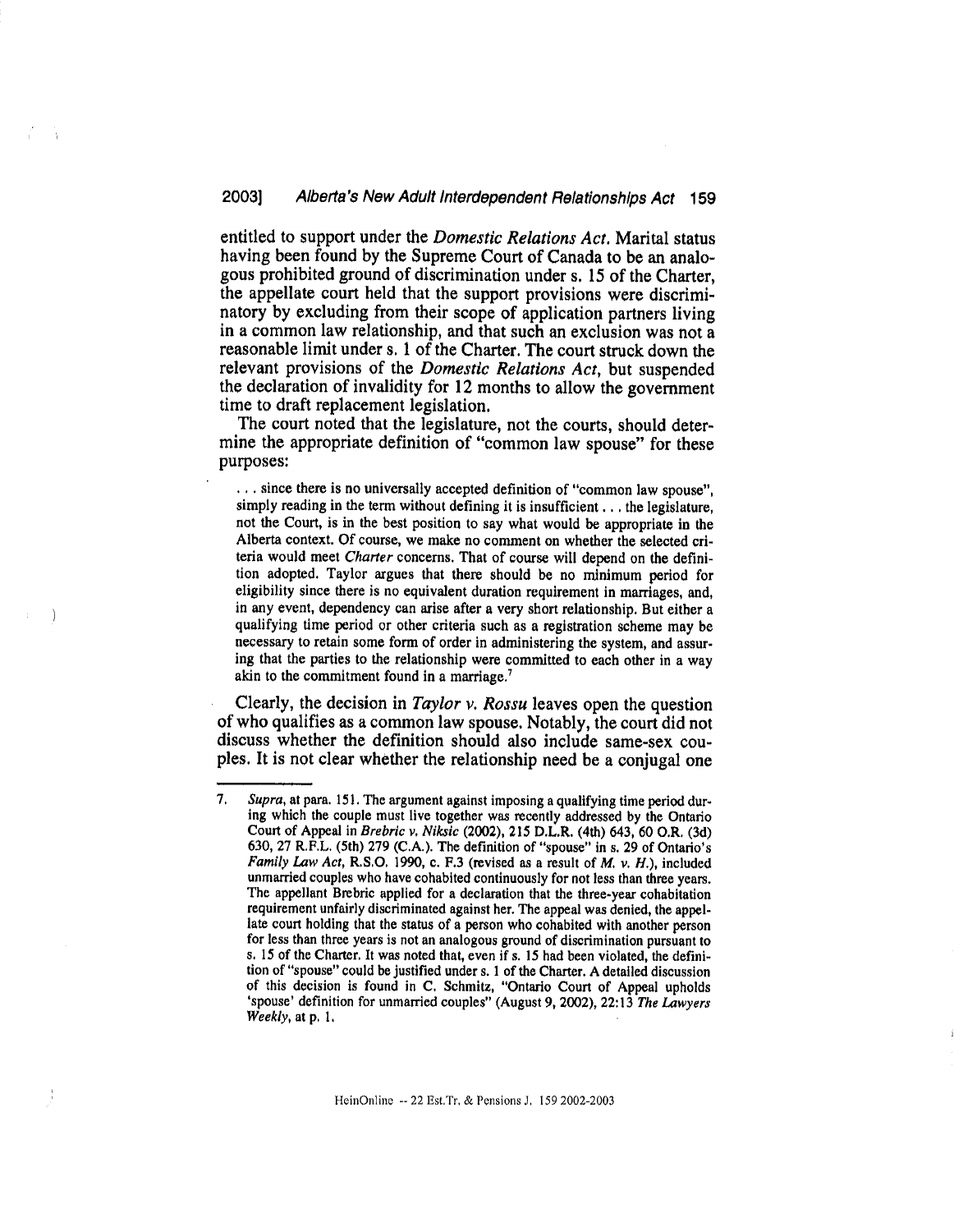## 160 Estates, Trusts & Pensions Journal [Vol. 22]

at all and, if so, whether there needs to be fidelity (and trust) between the partners. In short, how much of a commitment is necessary?

The court did indicate that there may be a distinction between couples who have deliberately chosen not to marry and those who cannot, and that the legislature could revise support criteria to take such things into account:

Couples who opted not to marry because they wanted to avoid the legal obligations of marriage are arguably in a different position than couples who were unable to marry because of philosophical, financial, legal or cultural difficulties. Members of the former group may be able to establish that there was no commitment or obligation between the partners. They may be able to avoid support obligations if they have structured their affairs in a way that did not result in economic disadvantage to either party.8

Furthermore, whether the parties must cohabit continuously, or at all, to become entitled to marital rights and saddled with obligations was expressly left open by the court:

We see no reason to limit Charter scrutiny of distinctions based on marital status only to those situations in which the couple is living together as an intact family unit. To do so would allow couples to pick and choose those rights and responsibilities which they wished to have attached to their common law marriage . . Those legally married do not enjoy this freedom to pick and choose what benefits and burdens will apply to them.<sup>9</sup>

In Re Woycenko Estate,<sup>10</sup> the Alberta Court of Queen's Bench, relying on the decision and analysis in Taylor v. Rossu, extended the right to seek relief under the Family Relief Act to "a party to a common law relationship", In Woycenko, Jacqueline Rentz and the deceased, Metro Woycenko, had lived together for 18 years until the date of his death. They had two children together, both of whom were minors. Mr. Woycenko's will left nothing to the two minor children, \$15,000 to Ms. Rentz and the residue of his \$100,000 estate to his three adult children from a previous marriage. Just prior to his death, Mr. Woycenko had also transferred to the minor children certain property worth in excess of \$40,000, which he had jointly owned with his ex-wife. Ms. Rentz brought an application pursuant to the Family Relief Act, claiming that Mr. Woycenko had

<sup>8.</sup> Taylor v. Rossu, supra, at para. 148.

<sup>9.</sup> Supra, at para. 128.

<sup>10. [2002]</sup> A.J. No. 867 (QL), 2002 ABQB 644) (Q.B.). For a similar result in British Columbia, see Grigg v. Berg Estate (2000), 186 D.L.R. (4th) 160, 31 E.T,R. (24) 214, 71 C.R.R. (2d) 117 (B.C.S.C.). •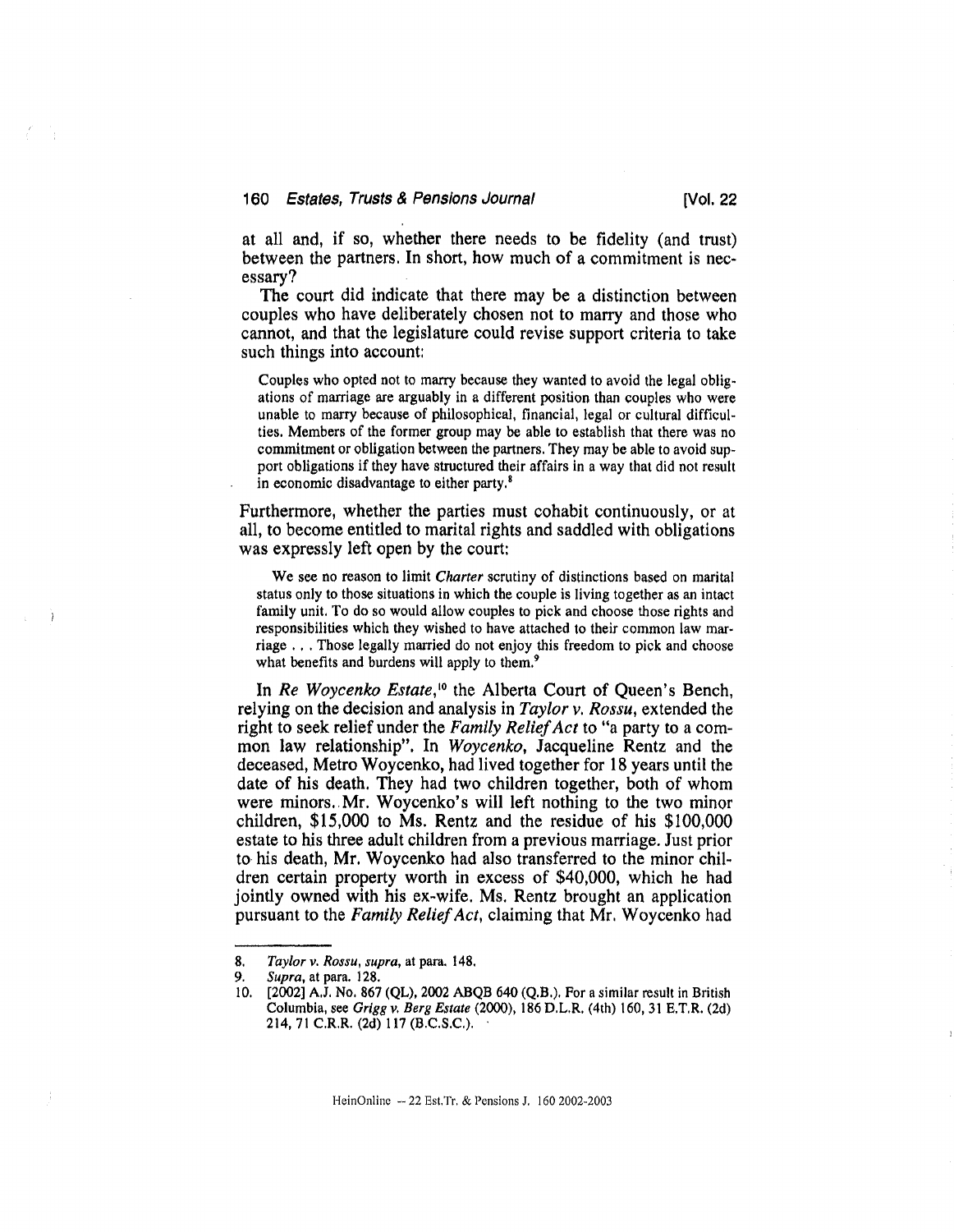made inadequate provision for her and their two children and, further, that the failure of the Family Relief Act to provide a remedy for common law spouses contravened s. 15 of the Charter. Pursuant to s. 24(1) of the Charter, Ms. Rentz' application asked the court to read in to the definition of "dependent" the italicized portion of the following:

"dependent" means  $\dots$  the spouse and a party to a common law relationship which is continuous up to the date of the death of the deceased.

(Emphasis added.)

Counsel for Mr. Woycenko's three adult children did not oppose the read-in, their submissions being limited to the degree of relief Ms. Rentz should receive. Similarly, counsel for the Public Trustee did not oppose the read-in, his submissions being limited to the relief to be provided to Mr. Woycenko's two minor children. More notably, the Province of Alberta did not oppose the constitutional challenge. Rather, the Minister of Justice and Attorney General instructed counsel not to intervene if the requested read-in changed only the definition of "dependent".

The court relied heavily on the analysis of the Alberta Court of Appeal in Taylor v. Rossu to determine that Ms. Rentz' s. 15 Charter rights were infringed by the exclusion of common law spouses from the Family Relief Act. The court accepted the finding in Taylor v. Rossu that the goal or purpose of the Act was "the relief of dependency, not the promotion of marriage by way of excluding or penalizing survivors of common law relationships who failed to formalize their union"." The court found that a second goal of the legislation was "the policy of non-interference with testamentary intentions except where testators have formalized their relationships thereby accepting the attendant legal obligations".'2 The distinction between married and unmarried testators in this context was not rational, and consequently was not justified by s. 1 of the Charter. The exclusion of common law spouses was therefore unconstitutional.

The court found that it was appropriate to read in the definition of "dependent" as suggested by Ms. Rentz, to be effective immediately. Noting that Ms. Rentz would be taking care of the two minor children for some time into the future, and taking into account their intention to pursue post-secondary education, the cost of which would use up the entirety of the estate, the court concluded that the whole of Mr. Woycenko's estate should be transferred to Ms. Rentz.

<sup>11.</sup> Re Woycenko Estate, supra, at para. 25.

<sup>12.</sup> Supra, at para. 27.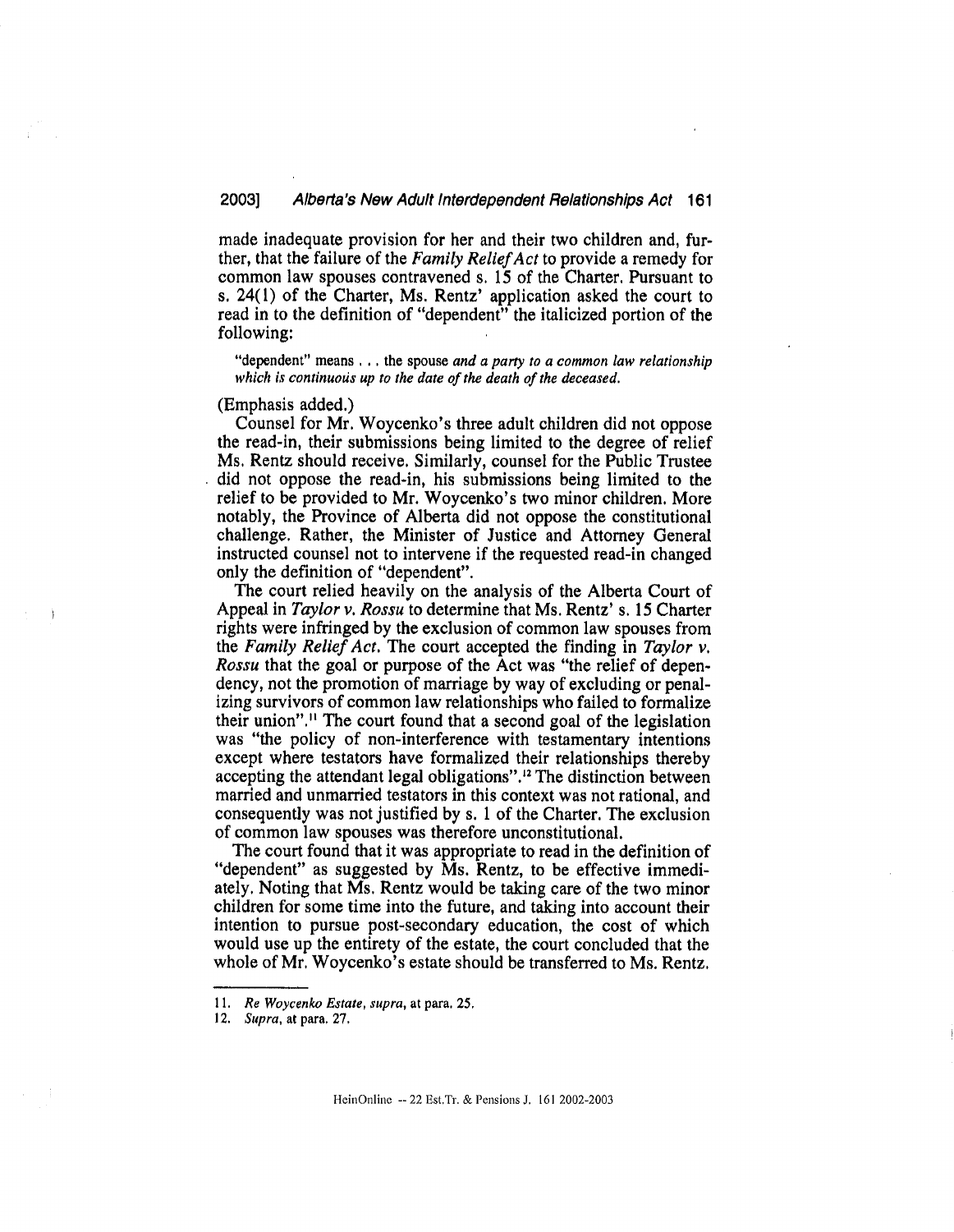The court also pointed out that Ms. Rentz' own claim on the estate was "very strong" in light of her 18 years with Mr. Woycenko and her financial contribution to the relationship which had permitted Mr. Woycenko to acquire a large portion of the assets which now formed his estate.

As a result of the Woycenko decision, a person who is able to establish that he or she was a "party to a common law relationship" with the deceased, which relationship was continuous up to the date of the deceased's death, will have standing to bring an application for relief under the Family Relief Act. However, the question that remains open is what will constitute a "common law relationship" for this purpose. On the facts before the court in Woycenko, this issue did not have to be decided. The court noted that Ms. Rentz' "common law status is not seriously in dispute", as they had lived together for 18 years and had two sons. This decision illustrates one of the difficulties of judge-made law, as it is based only on the facts before the court.<sup>13</sup> In *Woycenko*, this difficulty was exacerbated by the fact that the Government of Alberta chose not to make intervenor submissions.

The courts of other provinces have also had occasion to deal with some of these issues.<sup>14</sup> For example, recently, in *Sturgess v. Shaw*,<sup>15</sup> the Ontario Superior Court of Justice granted the applicant, Ms. Sturgess, permission to appeal the family law motions judge's dismissal of her request for temporary spousal support. Ms. Sturgess had been involved in a 20-year secret affair with the respondent, Mr. Shaw, which produced a daughter, then age 20. Mr. Shaw paid support for the daughter. Interestingly, throughout the 20-year relationship, Mr. Shaw was living (and still lived) with his wife of 29 years, with whom he had two children. To qualify for support, Ms. Sturgess had to demonstrate, pursuant to s. 29 of the Ontario Family Law Act, that she and Mr. Shaw, being the natural parents of the child, had "cohabited in a relationship of some permanence". The court followed an earlier decision,<sup>16</sup> stating that the "presence of a

<sup>13.</sup> For a discussion of this criticism, see J.G. McLeod, "Annotation to Taylor v. Rossu" (1998), 39 R.F.L. (4th) 243-246.

<sup>14.</sup> See, for example, W. (C.L.) v. W. (G.C.) (1999), 182 Sask. R. 237, 67 C.R.R. (2d) 311 (Q.B.); Hendricks v. Quebec (Procureur General), [2002) J.Q. No. 3816 (QL), [2002] R.J.Q. 2506 (S.C.); EGALE Canada Inc. v. Canada (Attorney General), [2001] 11 W.W.R. 685, 95 B.C.L.R. (3d) 94, 19 R.F.L. (5th) 59 (S.C.); and Halpern v. Canada (Attorney General) (2002), 215 D.L.R. (4th) 223, 60 O.R. (3d) 321, 28 R.F.L. (5th) 41 (S.C.J.).

<sup>15. [2002]</sup> O.J. No. 3759 (QL) (S.C.J.).

<sup>16.</sup> Hazlewood v. Kent, [2000] O.J. No. 5263 (QL) (S.C.J.).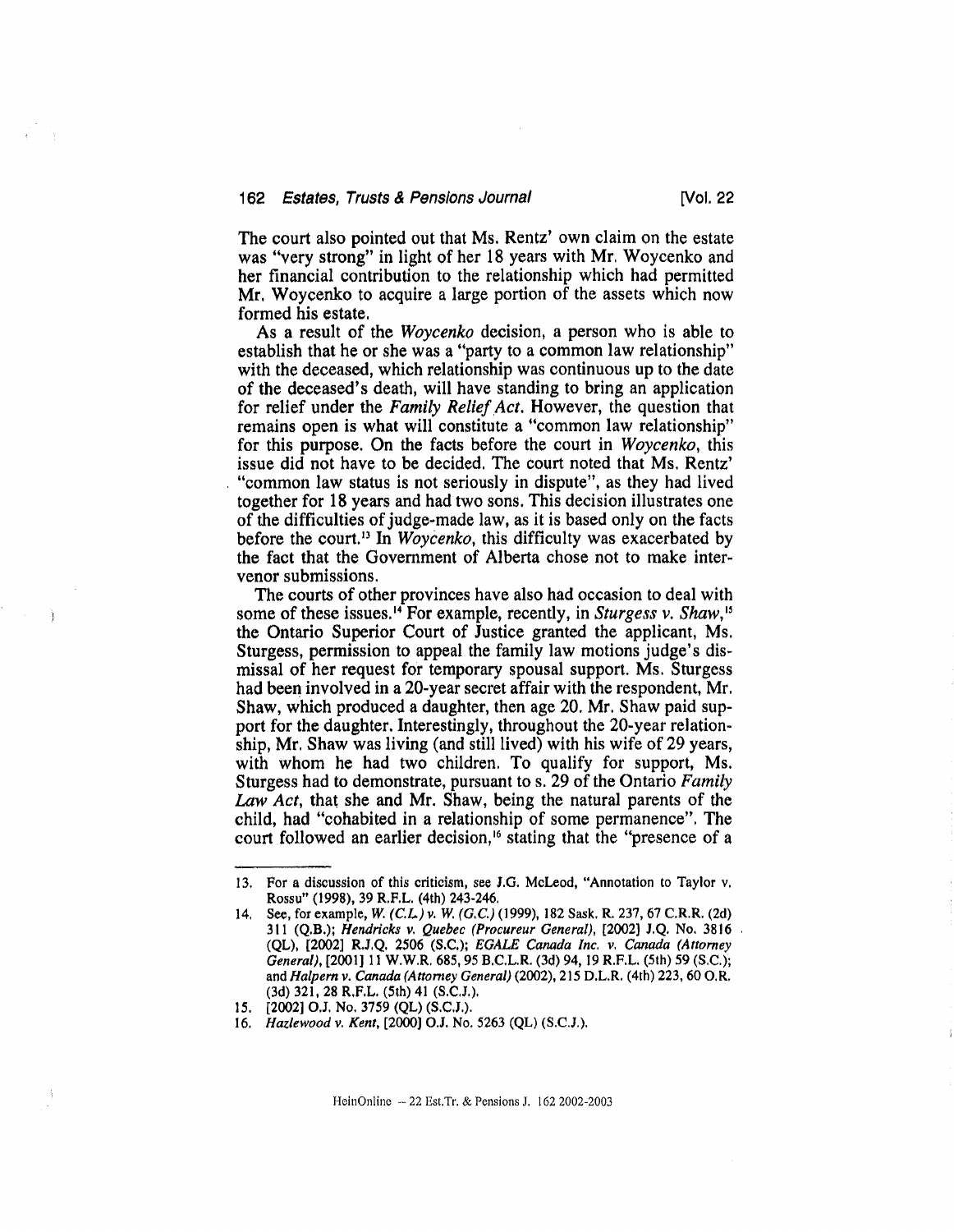child born of the relationship combined with ongoing support payments should reduce the amount of residence share necessary to support a finding of cohabitation" and noting that the economic burden placed on parents raising a child "can be a basis in itself for spousal support to be ordered". In concluding that Ms. Sturgess was entitled to appeal the dismissal of her interim support motion, the court stated:

More fundamentally, I do not see how an after-the-fact focus on economic consequences should play any part in determining at the initial step of standing whether the party applying for temporary spousal support has shown a good arguable case that there existed at the material time a state of cohabitation in a relationship of some permanence.<sup>17</sup>

The *Sturgess* decision thus raises the possibility that a partner could be in a marriage or marriage-like relationship with two or more persons at one time, and consequently be subject to the obligations and benefits of marriage deriving from each of the relationships.

However, while the foregoing jurisprudence shows a growing recognition that common law spouses should be subject to the same, or similar, spousal support regimes as are married spouses, the Supreme Court of Canada has made it clear in Nova Scotia (Attorney General) v. Walsh,<sup>18</sup> that this recognition does not extend to a division of matrimonial property. In that case, an unmarried couple lived together for ten years and had two children together. They owned a home and assets together, and separated in 1995. The applicant sought an equal division of the couple's assets pursuant to Nova Scotia's Matrimonial Property Act, arguing that the definition of "spouse" in that Act infringed s. 15 of the Charter because it did not include a party to a common law relationship. Interestingly, the parties resolved their claims prior to the case being heard by the Supreme Court.

Overturning the decision of the Nova Scotia Court of Appeal, the majority of the Supreme Court of Canada held that the exclusion of unmarried, cohabiting persons from the matrimonial property division regime is not discriminatory within the meaning of s. 15 of the Charter. The basis of the court's decision was that a reasonable, unmarried cohabiting person, taking into account all of the relevant contextual factors, would not find the failure to include him or her in the ambit of matrimonial property division legislation to have the effect of demeaning his or her dignity.

HeinOnline -- 22 Est,Tr, & Pensions J, 163 2002-2003

<sup>17.</sup> Supra, footnote 15, at para. 9.

<sup>18. (2002), 221</sup> D.L.R. (4th) 1, 32 R.F.L. (5th) 81, 120021 S.C.J. No. 84 (QL).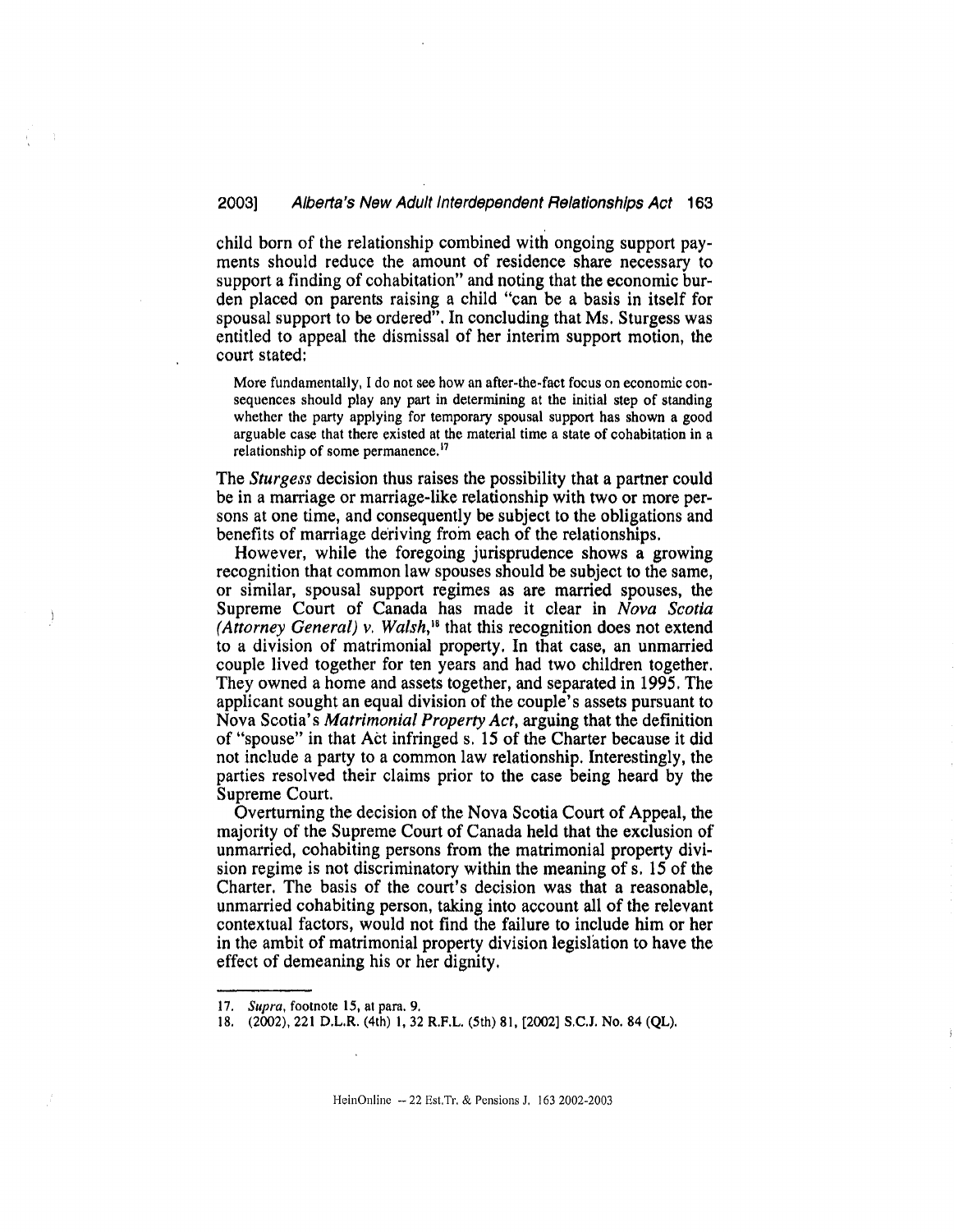The court noted that the decision whether or not to marry is intensely personal and that a decision to marry must be a positive act. In discussing the applicability of the matrimonial property regime, Bastarache J., giving the majority's reasons, noted:

The MPA, then, can be viewed as creating a shared property regime that is tailored to persons who have taken a mutual positive step to invoke it. Conversely, it excludes from its ambit those persons who have not taken such a step. This requirement of consensus, be it through marriage or registration of a domestic partnership, enhances rather than diminishes respect for the autonomy and self-determination of unmarried cohabitants and their ability to live in relationships of their own design.

 $\overline{1}$   $\overline{1}$   $\overline{1}$   $\overline{1}$   $\overline{1}$   $\overline{1}$ 

In the present case, however, the MPA is primarily directed at regulating the relationship between the parties to the marriage itself; parties who, by marrying, must be presumed to have a mutual intention to enter into an economic partnership. Unmarried cohabitants, however, have not undertaken a similar unequivocal act, I cannot accept that the decision to live together, without more, is sufficient to indicate a positive intention to contribute to and share in each other's assets and liabilities. It may very well be true that some, if not many, unmarried cohabitants have agreed as between themselves to live as economic partners for the duration of their relationship. Indeed, the factual circumstances of the parties' relationship bear this out. It does not necessarily follow, however, that these same persons would agree to restrict their ability to deal with their own property during the relationship or to share in all of the other's assets and liabilities following the end of the relationship.'

In a concurring judgment, Gonthier J. noted the differing objectives between the division of matrimonial assets and spousal support:

The division of matrimonial assets and spousal support have different objectives. One aims to divide assets according to a property regime chosen by the parties, either directly by contract or indirectly by the fact of marriage, while the other seeks to fulfil a social objective: meeting the needs of spouses and their children. This Court also recognized in  $M$ .  $\nu$ ,  $H$ ., supra, at para. 93, that one of the objectives of spousal support is to alleviate the burden on the public purse by shifting the obligation to provide support for needy persons to those spouses who have the capacity to support them. The support obligation responds to social concerns with respect to situations of dependency that may occur in common law relationships. However, that obligation, unlike the division of matrimonial property, is not of a contractual nature. Entirely different principles underlie the two regimes. To invoke s. 15(1) of the Charter to obtain

<sup>19.</sup> Supra, at paras. 50 and 54.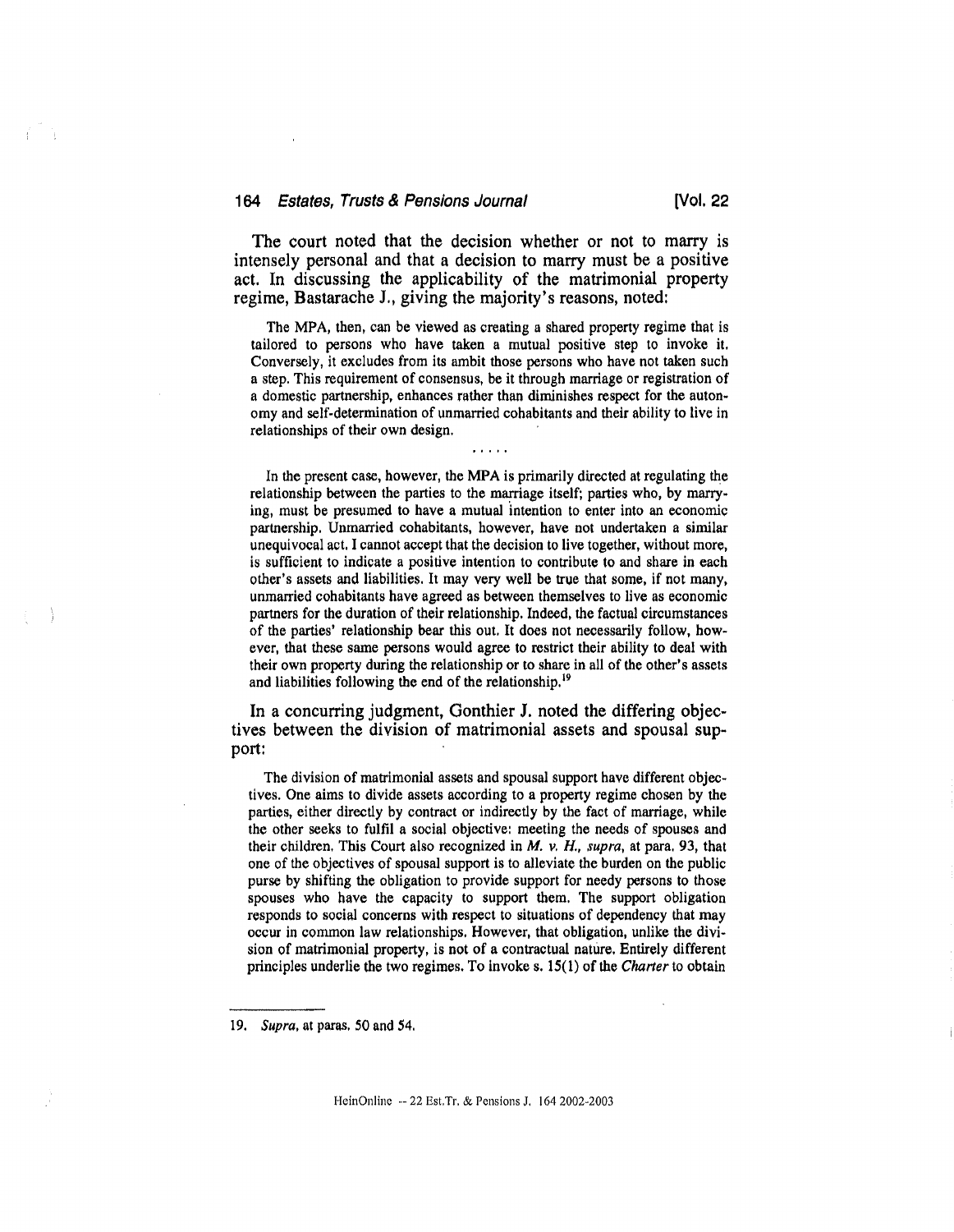spousal assets without regard to need raises the spectre of forcible taking in disguise, even if, in particular circumstances, equitable principles may justify it.<sup>20</sup>

Noting that persons unwilling or unable to marry have alternative choices and remedies available to them, including 'the ability to apply for support or a declaration of constructive trust, Bastarache J. concluded:

All of these factors support the conclusion that the extension of the MPA to married persons only is not discriminatory in this case as the distinction reflects and corresponds to the differences between those relationships and as it respects the fundamental personal autonomy and dignity of the individual. In this context, the dignity of common law spouses cannot be said to be affected adversely. There is no deprivation of a benefit based on stereotype or presumed characteristics perpetuating the idea that unmarried couples are less worthy of respect or valued as members of Canadian society. All cohabitants are deemed to have the liberty to make fundamental choices in their lives. The object of s.  $15(1)$  is respected.<sup>21</sup>

## 2. Legislative Responses

Despite initial protests to the Supreme Court of Canada's decision in  $M$ .  $\nu$ .  $H$ ., Parliament, as well as the provincial legislatures, have begun to move towards the implementation of legislation that would extend equal benefits to common law and married spouses. A brief examination of some of these markedly differing approaches is of benefit in understanding the potential ramifications of the AIRA.<sup>22</sup>

#### (1) Common Law Partners/Spouses

The Ontario government reluctantly responded to  $M$ .  $\nu$ .  $H$ . by enacting the Amendments Because of the Supreme Court of Canada Decision in M. v. H. Act, 1999." The statute introduced the concept of "same-sex partner" and amended various provincial statutes which contained provisions concerning the rights and obligations of unmarried opposite-sex partners, extending them to a "spouse or same-sex partner". Notably, unmarried, opposite-sex partners fall within the extended definition of "spouse" in those statutes, the

<sup>20.</sup> Supra, at para. 204.<br>21. Supra, at para. 62.

<sup>21.</sup> Supra, at para. 62.<br>22. A full discussion

A full discussion of the stance of the various legislatures can be found in J. Murphy, "Dialogic responses to M. v. H.: from compliance to defiance" (Spring 2001), 2 U. of T. Faculty Law Rev. 299, and D.G. Casswell, "Moving Towards Same-sex Marriage" (2001), 80 Can. Bar Rev. 810.

<sup>23.</sup> S.O. 1999, c. 6.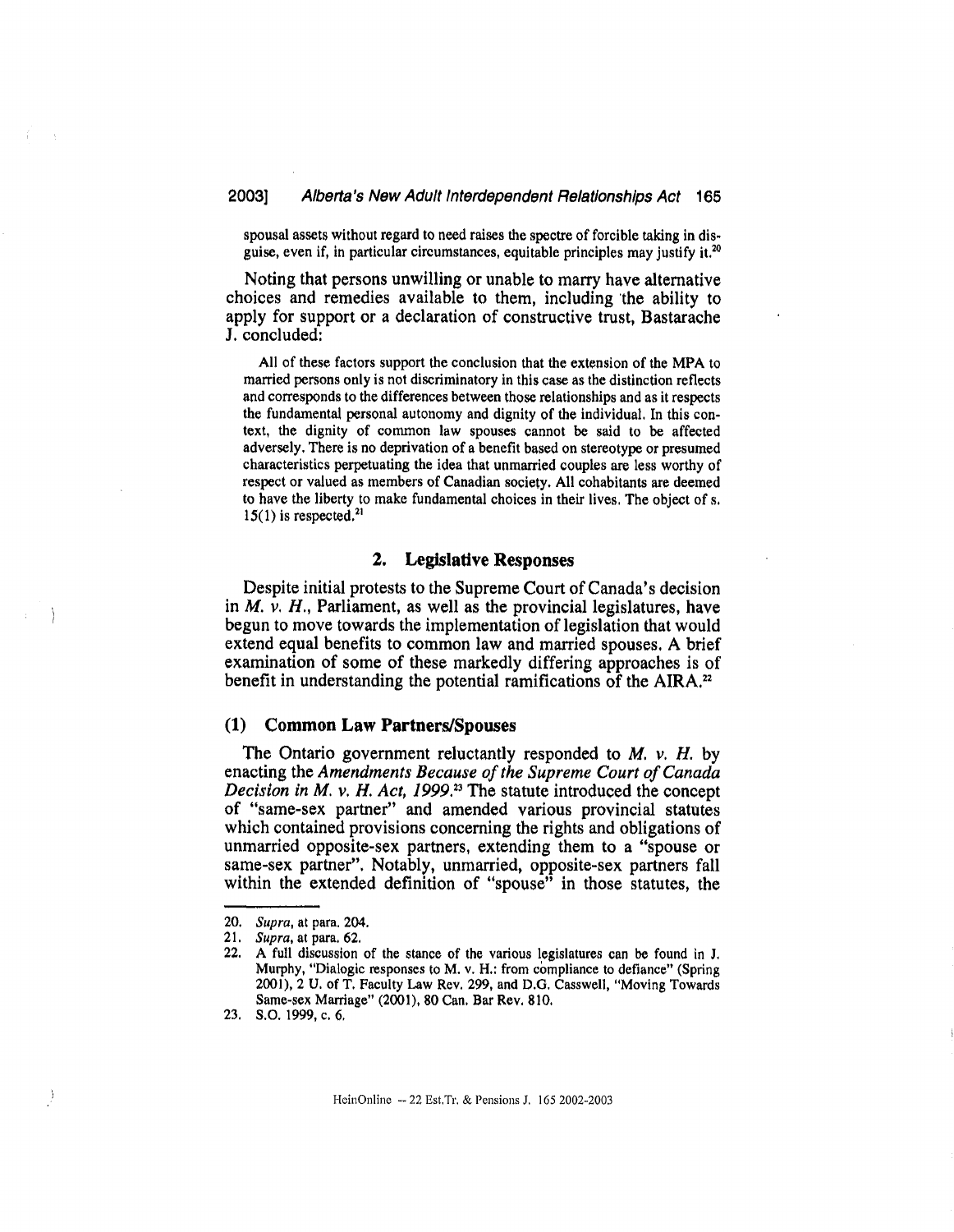effect being that the legislation creates a "separate but equal" regime as between opposite-sex couples, on the one hand, and same-sex couples, on the other hand.

In 2000, the federal government enacted the Modernization of Benefits and Obligations  $Act<sup>24</sup>$  which implemented the term "common law partner" to refer to both same-sex and opposite-sex couples cohabiting in a conjugal relationship and redefined the term "spouse" to apply only to married couples. Sixty-eight federal statutes (including, for example, the Canada Pension Plan Act<sup>25</sup> and the *Income Tax Act<sup>26</sup>*) were amended to extend to same-sex partners the same benefits and obligations — including certain rights previously available only to married spouses — as are available to, or imposed upon, opposite-sex couples. A similar approach has been taken in Manitoba,"

## (2) De Facto Spouses/Civil Union

Quebec was the first province to pass legislation following  $M$ .  $\nu$ . H., enacting the De Facto Spouses  $Act^{28}$  in 1999. This statute amended numerous provincial statutes to include a party to either a same-sex or opposite-sex relationship within the definition of "de facto spouse". The concept of a "civil union" embodied by such provisions is unique to civil law.

## (3) Common-Law Partners as Spouses

In 1999 and 2000, British Columbia enacted the *Definition of* Spouse Amendment Act, 1999<sup>29</sup> and the Definition of Spouse Amendment Act, 2000,<sup>30</sup> which altered various provincial statutes to include a party to either an opposite-sex or same-sex common law relationship under the term "spouse". A similar approach was taken in Saskatchewan.31

- 27. An Act to Comply with the Supreme Court of Canada Decision in M. v. H., S.M. 2001, c. 37.
- 28, An Act to amend various legislative provisions concerning de facto spouses, S.Q. 1999, c. 14,

HcinOnlinc -- 22 Est.Tr. & Pensions J. 166 2002-2003

<sup>24.</sup> S.C. 2000, c. 12.

<sup>25.</sup> R.S.C. 1985, c. C-8.

<sup>26.</sup> R.S.C. 1985, 0. 1 (5th Supp.).

<sup>29.</sup> S.B.C. 1999, c. 29.

<sup>30.</sup> S.B.C. 2000, c. 24.

<sup>31.</sup> Miscellaneous Statutes (Domestic Relations) Amendment Act, 2001, S.S. 2001, c. 50, and Miscellaneous Statutes (Domestic Relations) Amendment Act, 2001 (No. 2), S.S. 2001, c. 51.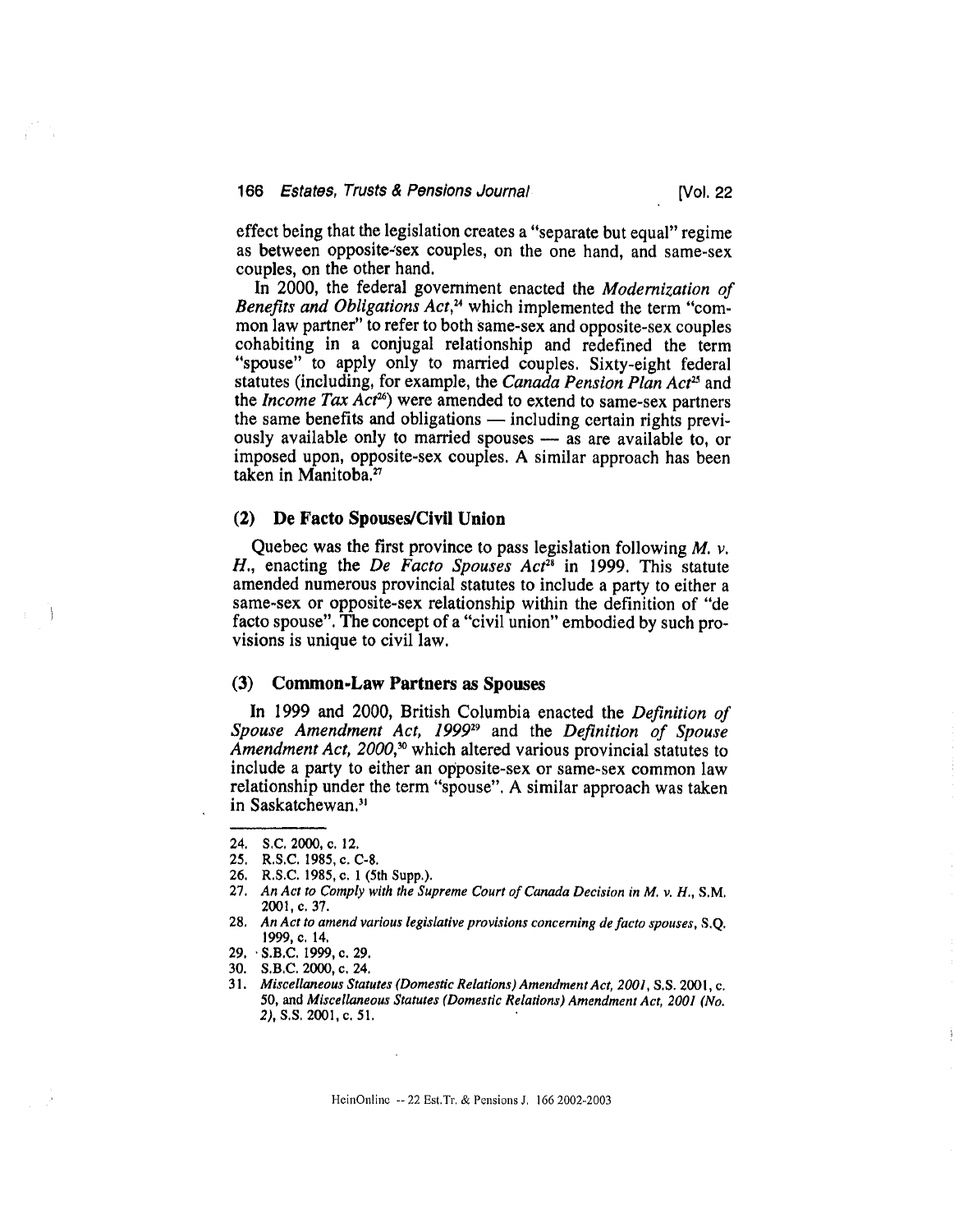#### 20031 Alberta's New Adult Interdependent Relationships Act 167

## (4) Registered Domestic Partnerships

A different approach was taken in Nova Scotia, which enacted the Law Reform (2000) Act,<sup>32</sup> which deems individuals who have cohabited in a conjugal relationship for a specified period of time to be "common law partners" and, more significantly, establishes a "registered domestic partnership" regime, which cohabiting individuals can opt into. Couples who register are entitled to various legal rights, including the equal division of property.

# 3. The Alberta Response: Background to the AIRA

The Alberta government's immediate response to the decision in M.  $\nu$ , H. was to suggest that it would use s. 33 of the Charter — the notwithstanding clause — to override any similar decision affecting Alberta. In 2000, the definition of "marriage" pursuant to s.  $1(c)$  of the *Marriage Act*<sup>33</sup> was amended to mean "a marriage between a man and a woman", such definition.to operate notwithstanding the provisions of ss. 2 and 7 to 15 of the Charter and the provisions of the Alberta Bill of Rights. $34$ 

Alberta has since undertaken detailed studies of some of these issues." In particular, through a public consultation mechanism, two models for the recognition of unmarried relationships were discussed. Under the first, the Conjugal Relationships Model, benefits and obligations provided to married persons would be extended to persons who live together in a committed common law or same-sex relationship, with some indication of a long-term commitment. Under the second model, the Interdependent Relationships Model, common law, same-sex and platonic couples who are economic and emotionally interdependent would be entitled to benefits and obligations similar to those provided to married persons. The Consultation Report indicates that the vast majority of consultation participants supported the Conjugal Relationships Model and that a small majority did not support extending rights and obligations to persons in committed platonic relationships. As will be discussed in

HeinOnline -- 22 Est.Tr: & Pensions J. 167 2002-2003

<sup>32.</sup> S.N.S. 2000, c. 29.

<sup>33.</sup> R.S.A. 2000, c. M-5.

<sup>34.</sup> R.S.A. 2000, c. A-14, s. 2.

<sup>35.</sup> See, for example, Chapter 7, "Unmarried Cohabitants", in Alberta Law Reform Institute Report for Discussion No. 18.2, Family Law Project: Spousal Support (October 1998); Public Workbook Alberta Family Law Reform 2002; and Alberta Family Law Reform Stakeholder Consultation Report (May 2002) (the "Consultation Report").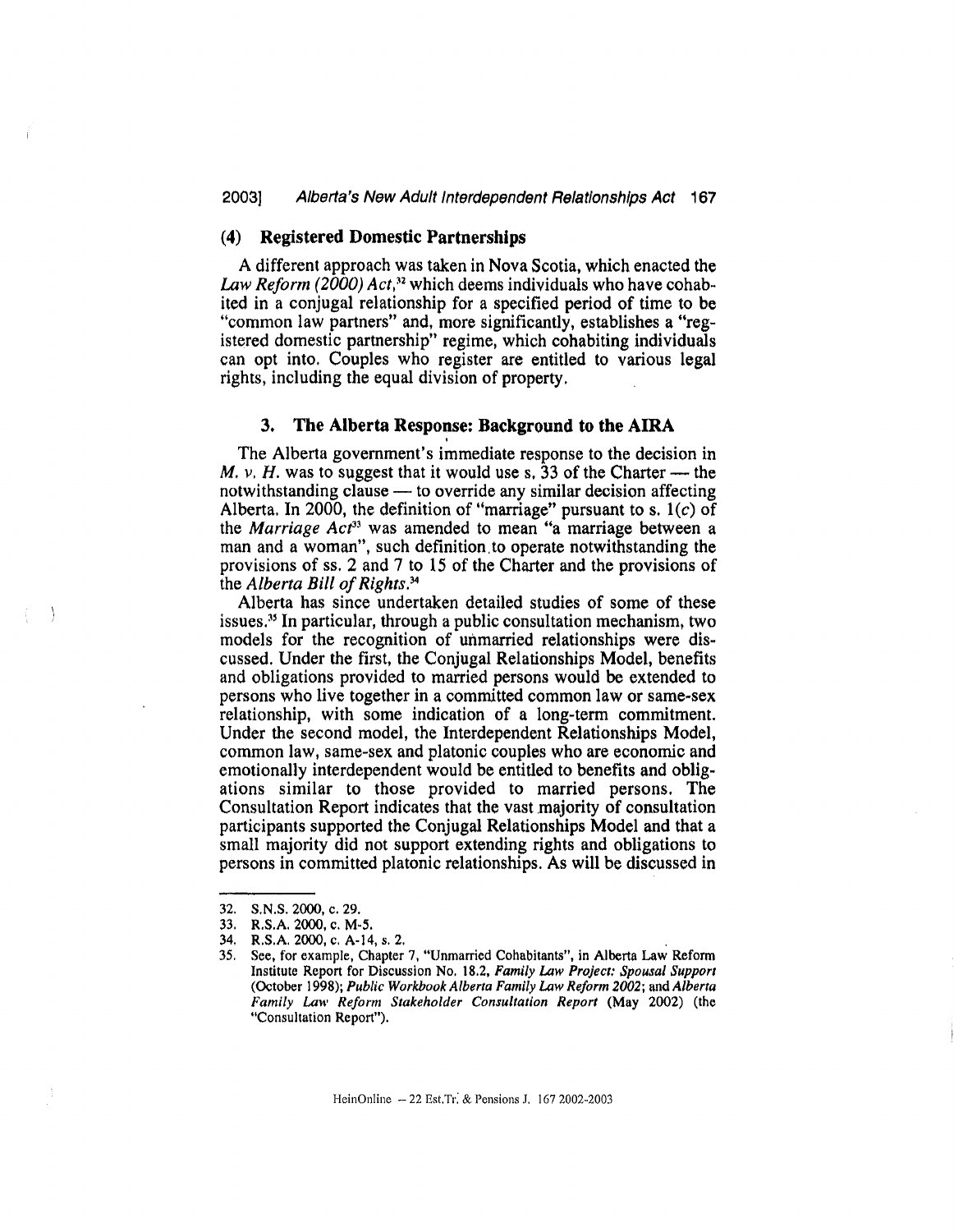greater detail in this article, notwithstanding this support for the Conjugal Relationships Model, the AIRA implements the Interdependent Relationships Model.

With respect to the potential implementation of the Interdependent Relationships Model, the Consultation Report indicates most participants agreed that the law should consider two people to be in a committed relationship if:

- (a) they have lived together for a minimum of three years;<sup>36</sup>
- (b) they live together and have a child (adopted or biological) of the relationship; or
- (c) they signify by contract, through registration or in some other written form, that they are in a committed relationship.

The Consultation Report advocated the use of the following factors in determining the existence of such a relationship:

- (a) the relationship's purpose, duration, constancy and degree of exclusivity or commitment;
- (b) the conduct of the two persons regarding household arrangements;
- (c) the degree to which the two persons mix their finances;
- (d) the degree to which the persons formalize their legal obligations and responsibilities to one another;
- (e) whether the two persons share in co-parenting a child;<br>(f) the degree to which the two persons demonstrate to other
- the degree to which the two persons demonstrate to others they are emotionally and financially committed to each other on a permanent basis; and
- (g) the extent to which contributions have been made by either partner to the other or to their mutual well-being.

With respect to platonic relationships, recognizing there was a risk that individuals might be victimized by an unintended platonic partner, most participants agreed that persons living together in a platonic relationship should be required to take some active step to declare the existence of their relationship. There was overwhelming support for this active step taking the form of "opting in", *i.e.*,

<sup>36.</sup> The three-year period may have been chosen on the basis of certain research suggesting that the average relationship based on cohabitation lasts less than three years. Thus, a legislative minimum of three years would be more likely to attach benefits and obligations to committed relationships and not to casual, temporary or trial relationships: see, Public Workbook, ibid. In any event, it is in line with the requirements of the legislation of various other provinces.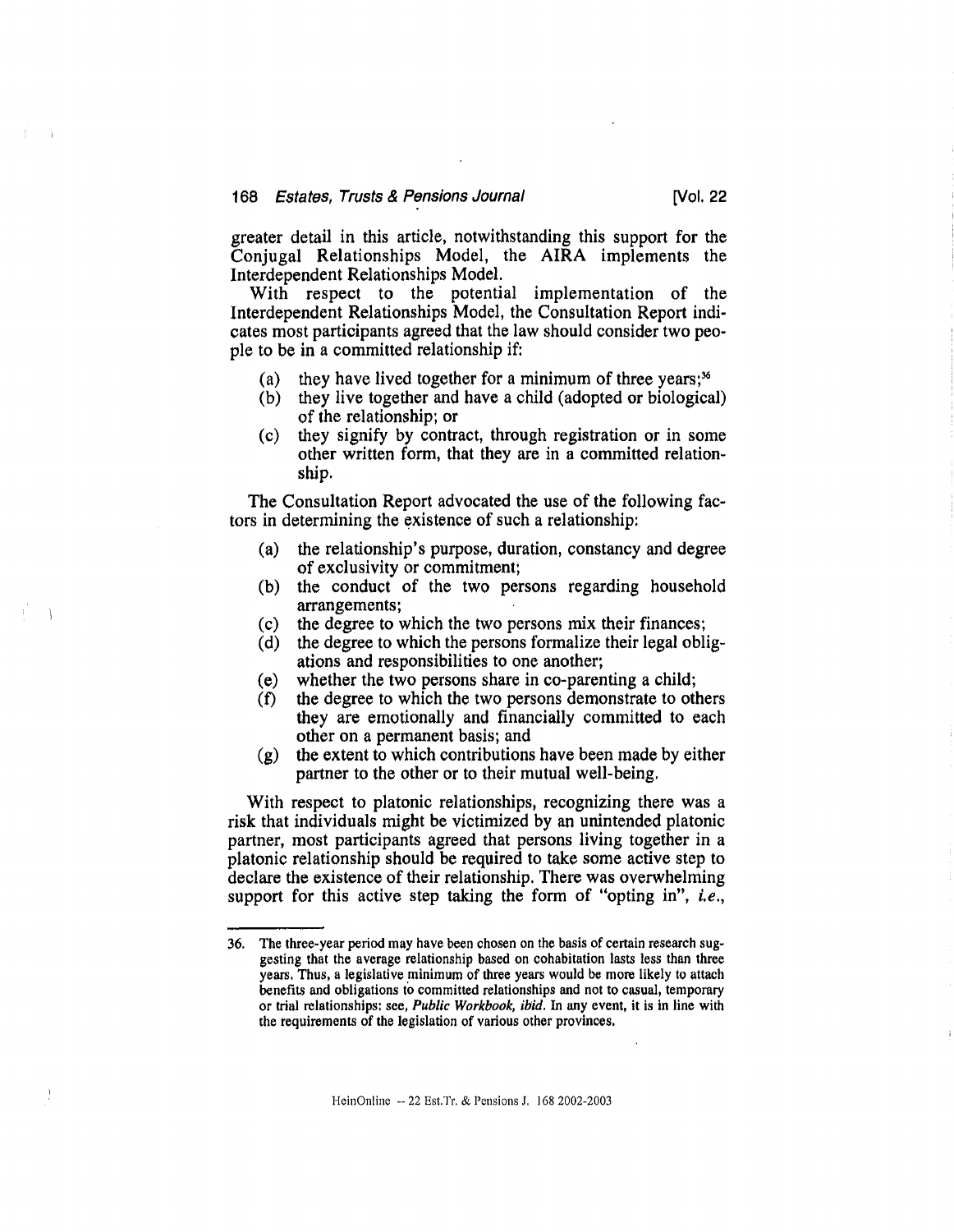requiring two persons to sign an agreement or officially register their interdependent platonic relationship.

#### 4. Basic Scheme of the AIRA

As noted, the AIRA reflects the Alberta government's choice of the Interdependent Relationships Model. The AIRA is designed to ensure that Alberta legislation is "consistent with court rulings across the country that have stated that people in committed interdependent relationships must have equal access to the law".<sup>37</sup> While the AIRA confirms that "marriage is a union between a man and a woman to the exclusion of all others"<sup>38</sup> and that "spouse" means the husband or wife of a married person,<sup>39</sup> it also creates the status of "adult interdependent partner" and provides for corresponding rights and obligations.

## (I) Becoming an Adult Interdependent Partner

Consistent with the proposals in the Consultation Report, s. 3 of the AIRA provides that a person will be the adult interdependent partner of another person if any one of the following three criteria is met:

- 1. The person has lived with the other person in a relationship of interdependence for a continuous period of not less than three years.
- 2. The person has lived with the other person in a relationship of interdependence of some permanence, if there is a child of the relationship by birth or adoption.
- 3. The person has entered into an adult interdependent partner agreement with the other person.

Section 3(2) provides that persons who are related to each other by blood or adoption may become adult interdependent partners of each other only by entering into an adult interdependent partner agreement.<sup>40</sup>

A "relationship of interdependence" is defined in s,  $1(1)(f)$  of the AIRA as a relationship outside marriage in which any two persons:

<sup>37.</sup> Government of Alberta News Release (November 19, 2002),

<sup>38.</sup> AIRA, Preamble.

<sup>39.</sup> AIRA, s, 1(1)(g),

<sup>40.</sup> AIRA, s. 4(1), provides that a relationship of interdependence may exist between two related persons, except where one is a minor,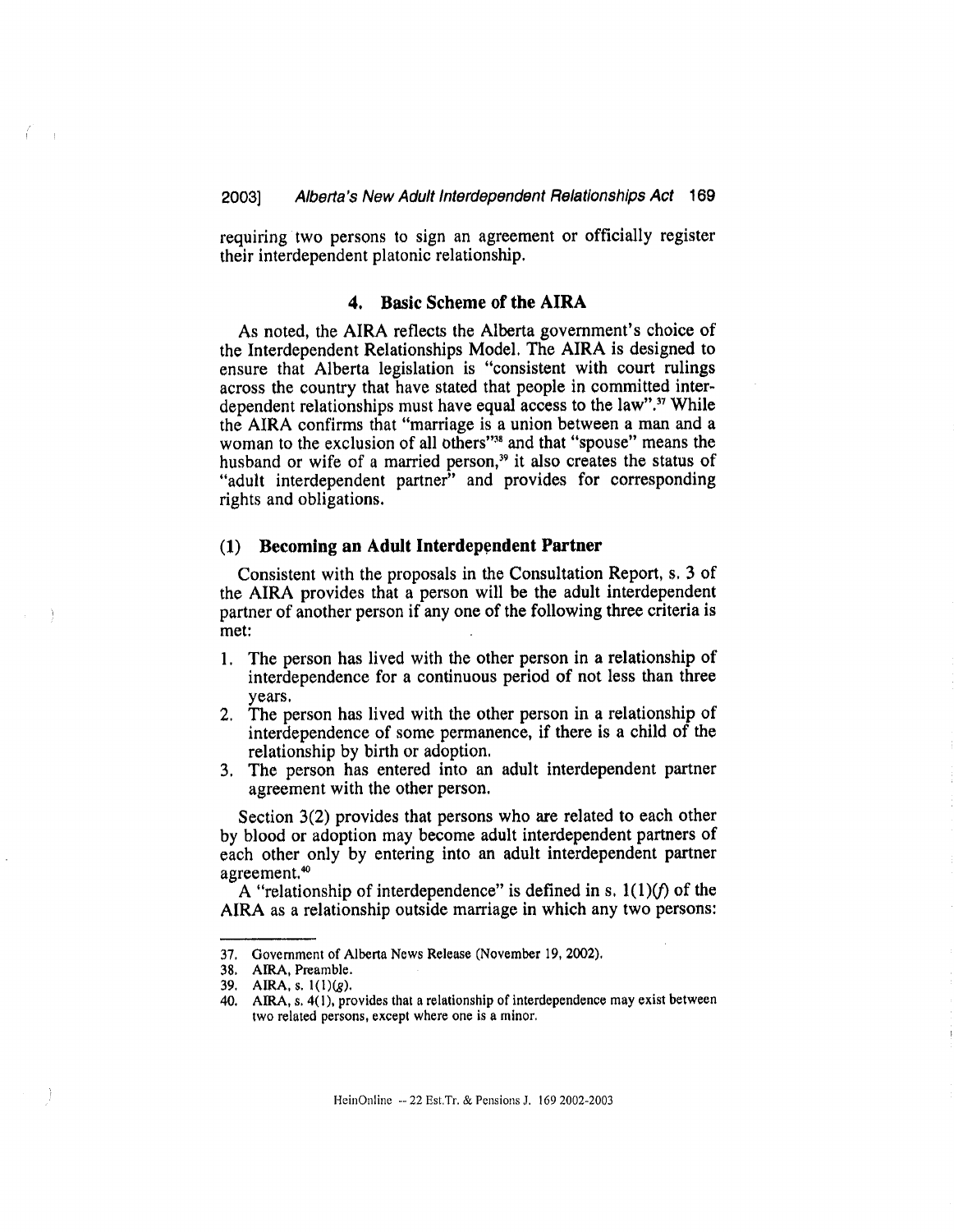#### 170 Estates, Trusts & Pensions Journal [Vol. 22]

- (a) share one another's lives;
- (b) are emotionally committed to one another; and
- (c) function as an economic and domestic unit.

Section 1(2) provides that all of the circumstances of the relationship must be taken into account in determining whether two persons function as an economic and domestic unit, including:

- (a) whether or not the persons have a conjugal relationship;
- (b) the degree of exclusivity of the relationship;
- (c) the conduct and habits of the persons in respect of household activities and living arrangements;
- (d) the degree to which the persons hold themselves out to others as an economic and domestic unit;
- (e) the degree to which the persons formalize their legal obligations, intentions and responsibilities toward one another;
- (f) the extent to which direct and indirect contributions have been made by either person to the other or to their mutual well-being;
- (g) the degree of financial dependence or interdependence and any arrangements for financial support between the persons;
- (h) the care and support of children; and  $(i)$  the ownership, use and acquisition of
- the ownership, use and acquisition of property.

The definition of "adult interdependent partner" clearly encompasses same-sex partners, although nowhere in the AIRA is this explicitly stated to be the case.

# (2) Application to Minors

Section 6 provides that a minor can be an adult interdependent partner. However, pursuant to s.  $7(2)(c)$ , the minor cannot enter into an adult interdependent partner agreement unless he or she is at least 16 years old and his or her guardians have given their prior written consent.

#### (3) Application to Platonic Relationships

Notably, the existence of sexual intimacy, while a factor, is not required for an interdependent adult relationship to exist. While it is, of course, possible that the same degree of commitment and interdependence normally associated with conjugal relationships may also be found in platonic relationships, there is a risk that unin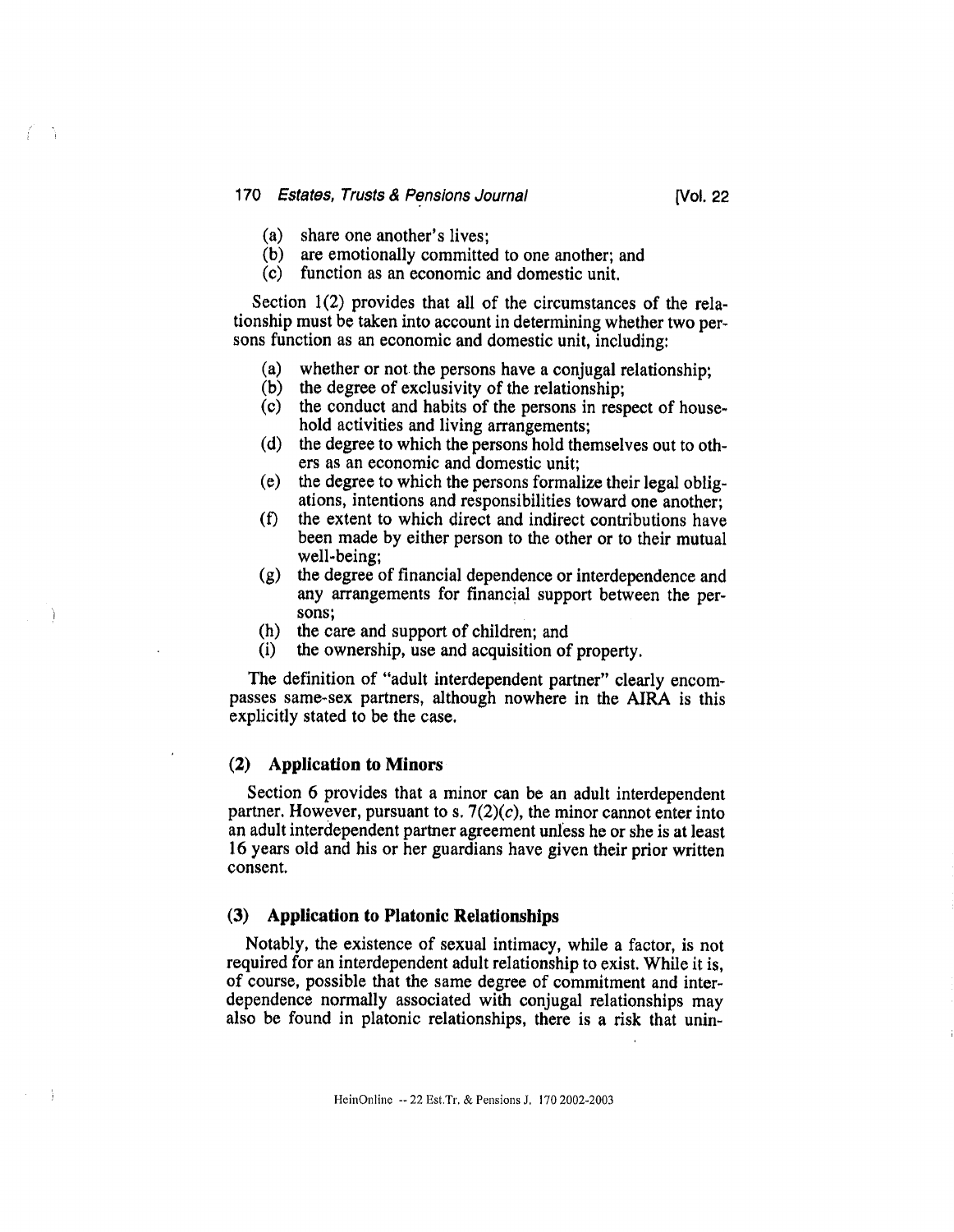tended consequences may result. For example, an interdependent relationship could be found to exist between two friends or two room-mates who share each others' lives and are emotionally and economically interdependent.

In contrast to the recommendations of the Consultation Report, the AIRA does not contain any mechanism for parties in interdependent platonic relationships to choose to become adult interdependent partners. Rather, this status is automatic if the criteria of three years' cohabitation and economic and emotional interdependence are met. As such, there is a significant risk that many people will fall within the ambit of the AIRA even where such consequences are unintended and not even contemplated.

#### (4) Number of Adult Interdependent Partners

Section 5(1) provides that a person cannot have more than one adult interdependent partner at any one time. Section 5(2) precludes a married person who is living with his or her spouse from becoming the adult interdependent partner of another,

#### (5) Termination of Adult Interdependent Relationship

Section 10(1) of the AIRA sets out the circumstances under which an adult interdependent partnership comes to an end. Such a relationship is terminated in one of the four following ways:

- 1. The adult interdependent partners enter into a written agreement that provides evidence that the adult interdependent partners intend to live separate and apart without the possibility of reconciliation.
- 2. The adult interdependent partners live separate and apart for more than one year and either of the adult interdependent partners intends that the relationship not continue.
- 3. The adult interdependent parties marry each other or one of the adult interdependent partners marries a third party.
- 4. In the case of an adult interdependent partner who is such a partner by reason of a "relationship of interdependence" (rather than because of the entry into an adult interdependent partner agreement), the adult interdependent partner enters into an adult interdependent partner agreement with a third party.

In many circumstances, only the second method may be a viable option. For example, an economically weaker partner may refuse to enter into a written agreement terminating the relationship. The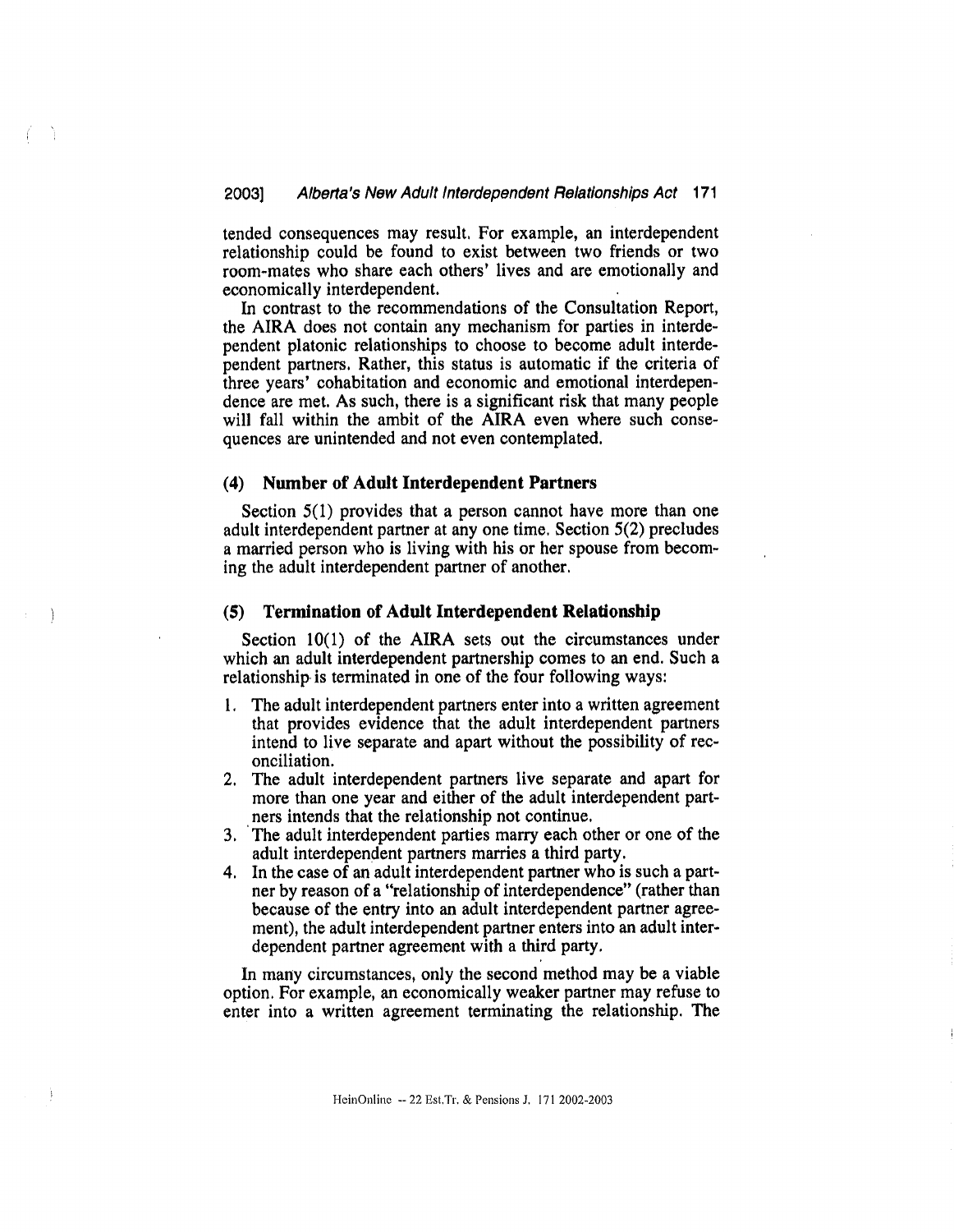third option of marriage is likewise unavailable to same-sex couples. Lastly, for a person who is an adult interdependent partner by virtue of having entered into an adult interdependent partner agreement, s.  $7(2)(a)$  provides that a person may not enter into any new agreement if the person is a party to an existing adult interdependent partner agreement.

## (6) Proving Adult Interdependent Relationship Status

Section 9.1 of the AIRA provides that the person alleging that the adult interdependent relationship exists has the onus of proving the existence of the relationship. An interesting twist on this onus is contained in s. 8.1, which provides as follows:

8.1 A person who alleged an adult interdependent relationship knowing that the relationship does not exist is liable in damages to compensate any person for pecuniary loss and costs incurred in reliance on the existence of the alleged adult interdependent relationship.

It would thus appear that the Alberta legislature has in effect created a new tort, the ramifications of which may be potentially severe. At a minimum, litigation is sure to result as the scope of this provision is judicially determined over time.

## (7) Ability to Opt In or Opt Out: Adult Interdependent Partner Agreement

 $\bigg)$ 

Ì

The definition of "adult interdependent partner" clearly indicates that two persons can opt into the regime by entering into an adult interdependent partner agreement. Pursuant to s. 7, such an agreement can be entered into by two persons who are living together or who intend to live together in a relationship of interdependence. The AIRA does not, however, provide any guidance on what areas such an agreement can cover. Rather, it is to be "in the form provided for by the regulations". However, since no such regulations have yet been released for review by the public, it is unclear what form an adult interdependent partner agreement may take,

The AIRA does not contain any provision explicitly permitting the parties to opt out of the interdependent relationship regime, although it could be argued that the statute should be subordinate to any written agreement between the parties, subject to public policy concerns. As such, any two persons who are contemplating cohabitation should consider outlining their relationship in a legal contract. Indeed, Justice Minister David Hancock has reportedly cautioned

HeinOnline -- 22 Est,Tr, & Pensions J, 172 2002-2003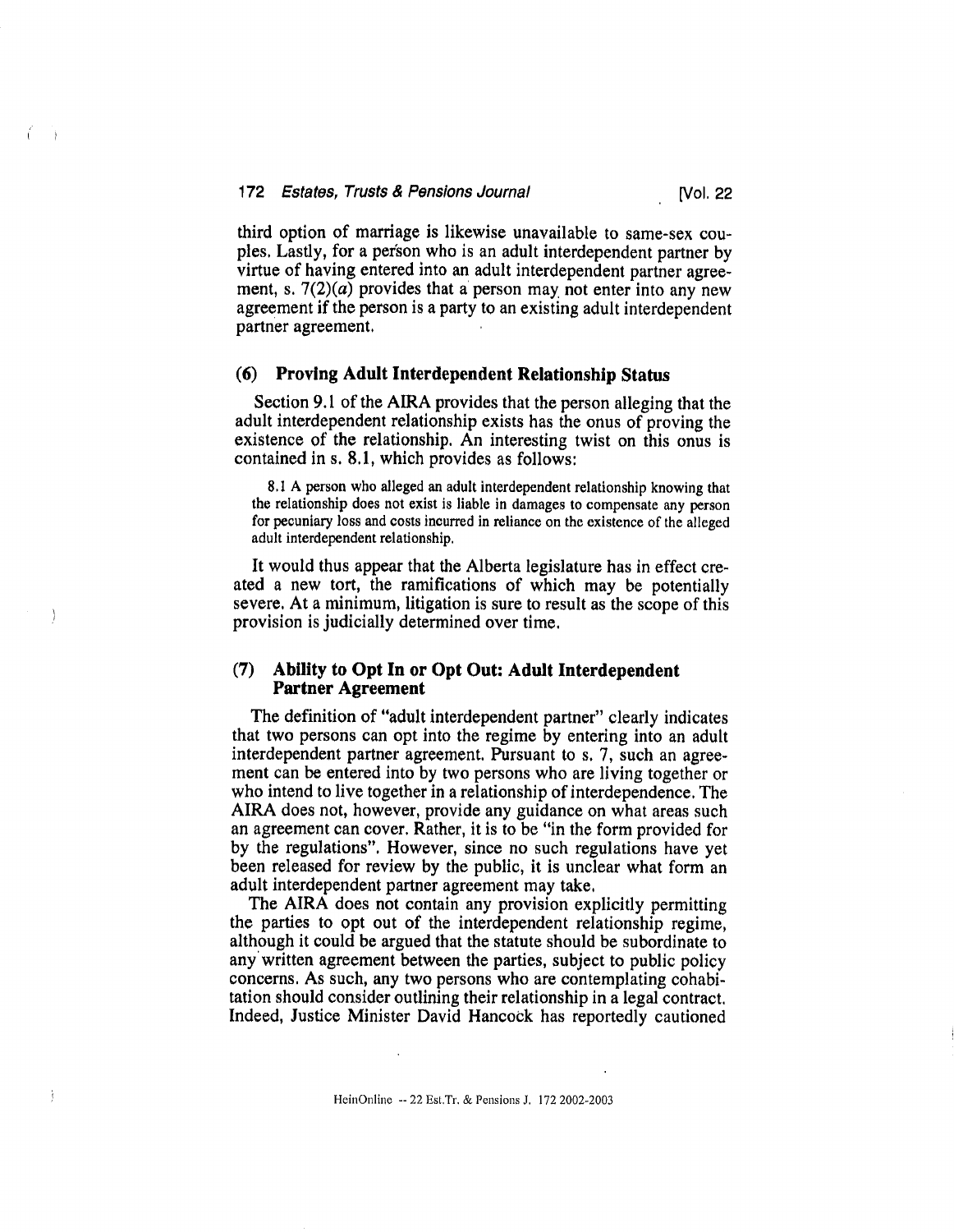that everyone who moves in with someone else should have "a legal agreement establishing the boundaries of the relationship so they don't have to have the courts figure it out for them", Whether such an agreement will stand up upon judicial review remains an open question.

#### 5. Consequences of Adult Interdependent Partner Status

The AIRA amends various other pieces of legislation to ensure that rights and obligations previously restricted to married spouses and common law spouses are now applicable to adult interdependent partners. Some notable effects are as follows:

- 1. Domestic Relations  $Act^1$  adult interdependent partners are required to support each other financially and a court may order an adult interdependent partner to pay support to the other partner where the adult interdependent partners are living separate and apart and there is no possibility of reconciliation.
- 2. Dependants Relief Act<sup>42</sup> (formerly Family Relief Act) obligation on the estate of a deceased adult interdependent partner to make adequate provision for the surviving adult interdependent partner.
- 3. Fatal Accidents  $Act^{43}$  an adult interdependent partner may recover damages for the wrongful death of his or her partner,
- 4. Intestate Succession Act<sup>44</sup> provides an adult interdependent partner with access to all or a portion of the other adult interdependent partner's estate, should the partner die without a will, Notably, however, the definition of "adult interdependent partner" in this legislation requires cohabitation in a conjugal relationship and does not include persons who enter into adult interdependent partner agreements."
- 5. Wills  $Act^{46}$  a will is revoked upon the testator's entry into an adult interdependent partner agreement.

The Alberta government had indicated that it would consider changes to the Matrimonial Property Act depending on the Supreme Court of Canada's decision in Nova Scotia (Attorney General) v.

<sup>41.</sup> R.S.A. 2000, c. D-14,

<sup>42.</sup> R.S.A. 2000, c. D-10.5,

<sup>43.</sup> R.S.A, 2000, c. F-S.

<sup>44.</sup> R.S.A. 2000, c. 1-10.

<sup>45.</sup> Section  $1(1)(a)$  of the *Intestate Succession Act*, R.S.A. 2000, c. I-10, as amended by the Intestate Succession Amendment Act, 2002, S.A. 2002, c. 16.

<sup>46.</sup> R.S.A. 2000, c. W-12.